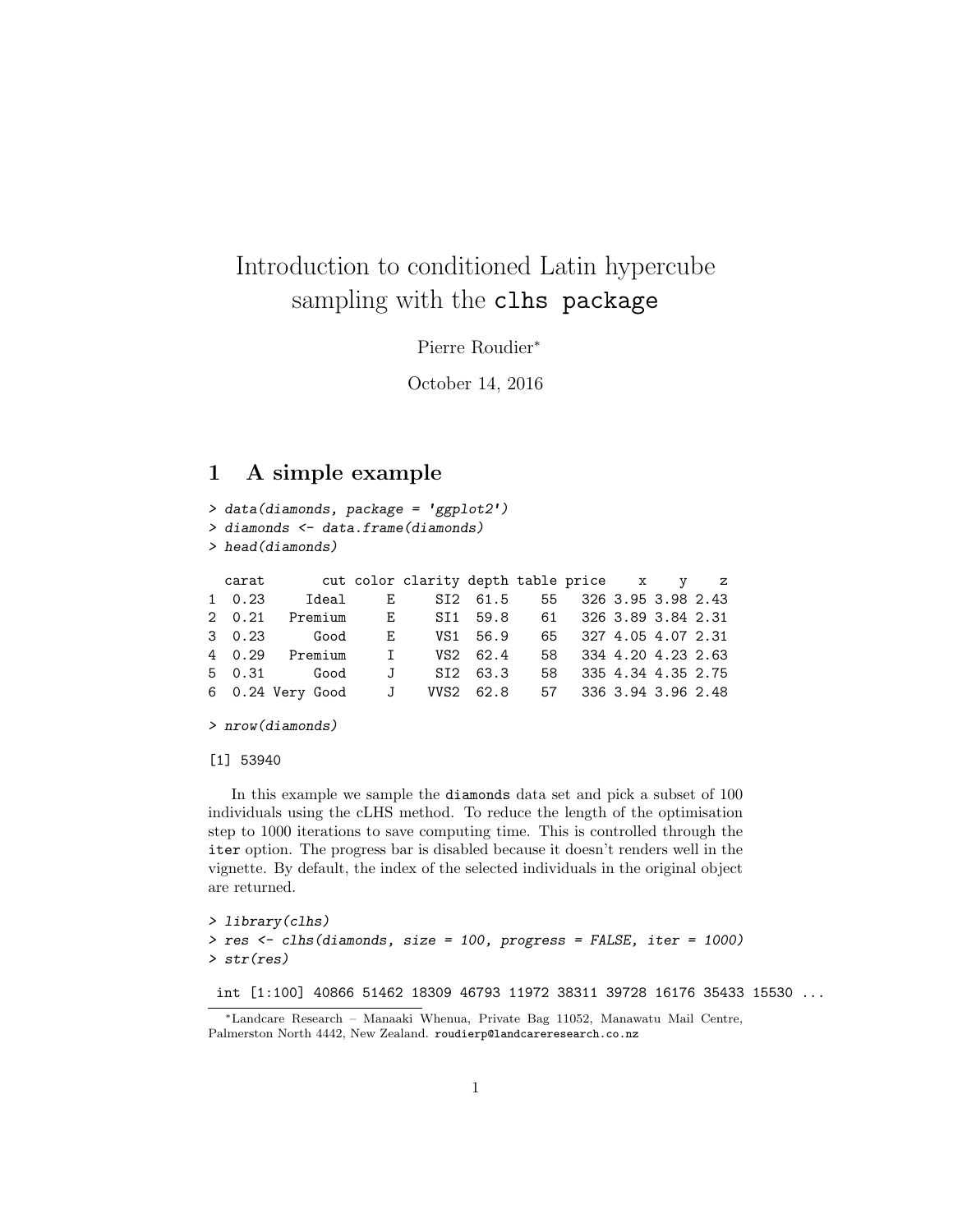# 2 Tweaking the parameters

(work in progress)

# 3 Cost-constrained implementation

(work in progress)

```
> diamonds$cost <- runif(nrow(diamonds))
> res_cost <- clhs(diamonds, size = 100, progress = FALSE, iter = 1000, cost = 'cost')
```
### 4 Plotting the results

If you want to report on the cLHS results, e.g. plot the evolution of the objective function, or compare the distribution of attributes in the initial object and in the sampled subset, you need to switch the simple option to FALSE. Instead f simply returning a numeric vector giving the index of the sampled individuals in the original object, a specific, more complex will be returned. This object can be handled by a specific plot method:

```
> res <- clhs(diamonds, size = 100, simple = FALSE, progress = FALSE, iter = 1000)
> plot(res)
```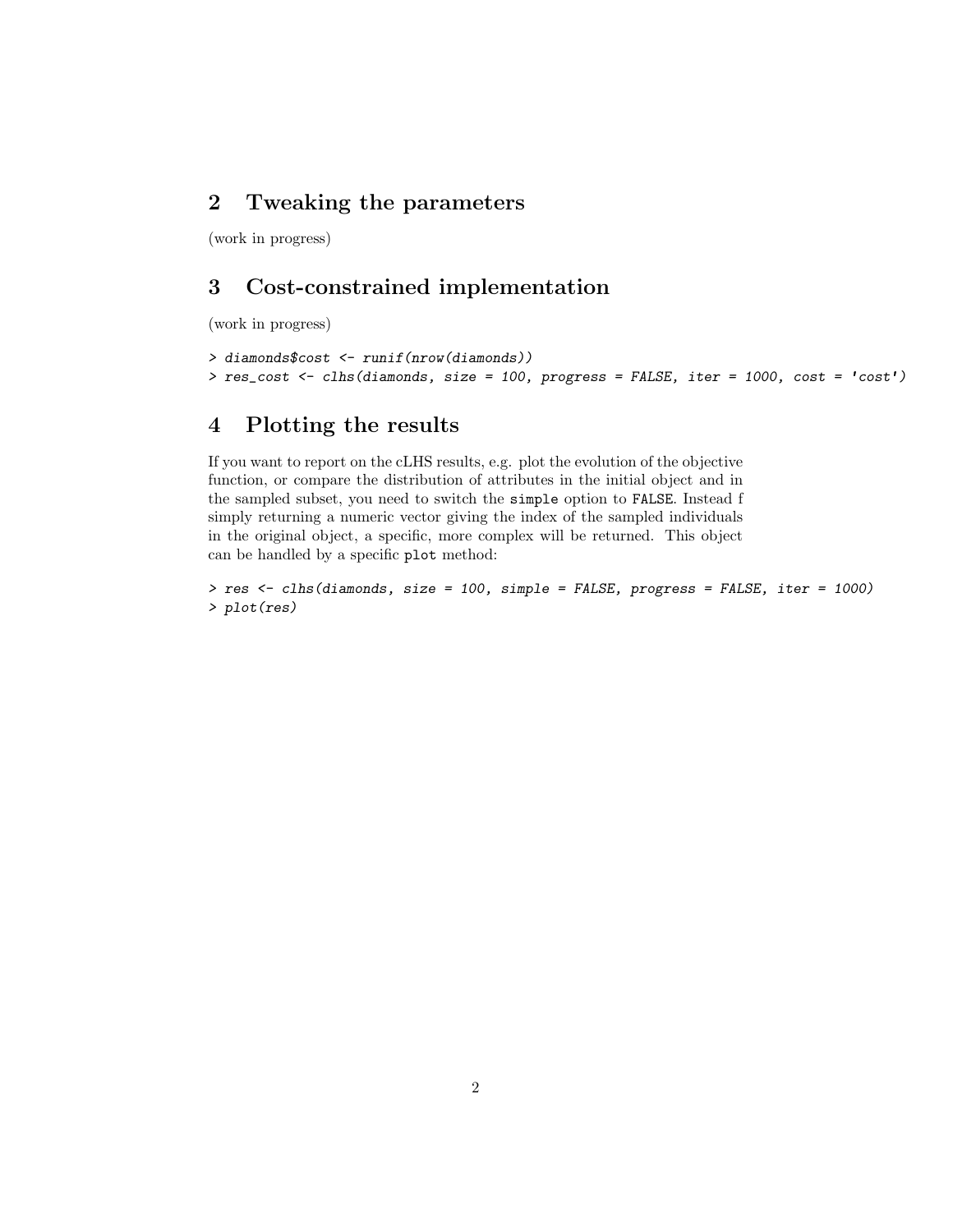

The default plotting method plots the evolution of the objective function with the number of iterations. However, you can get more details using the modes option, which controls which indicators are plotted. Three modes can be simultaneously plotted:

- obj: evolution of the objective function (default)
- cost: evolution of the cost function (if available)
- dens OR box OR hist: comparison of the distributions of each attribute in the original object and in the proposed sample, respectively using probability density functions, boxplots or histograms. Note that categorical attributes are always reported using dotplots.

These modes should be given as a vector of characters.

> plot(res, c('obj', 'box'))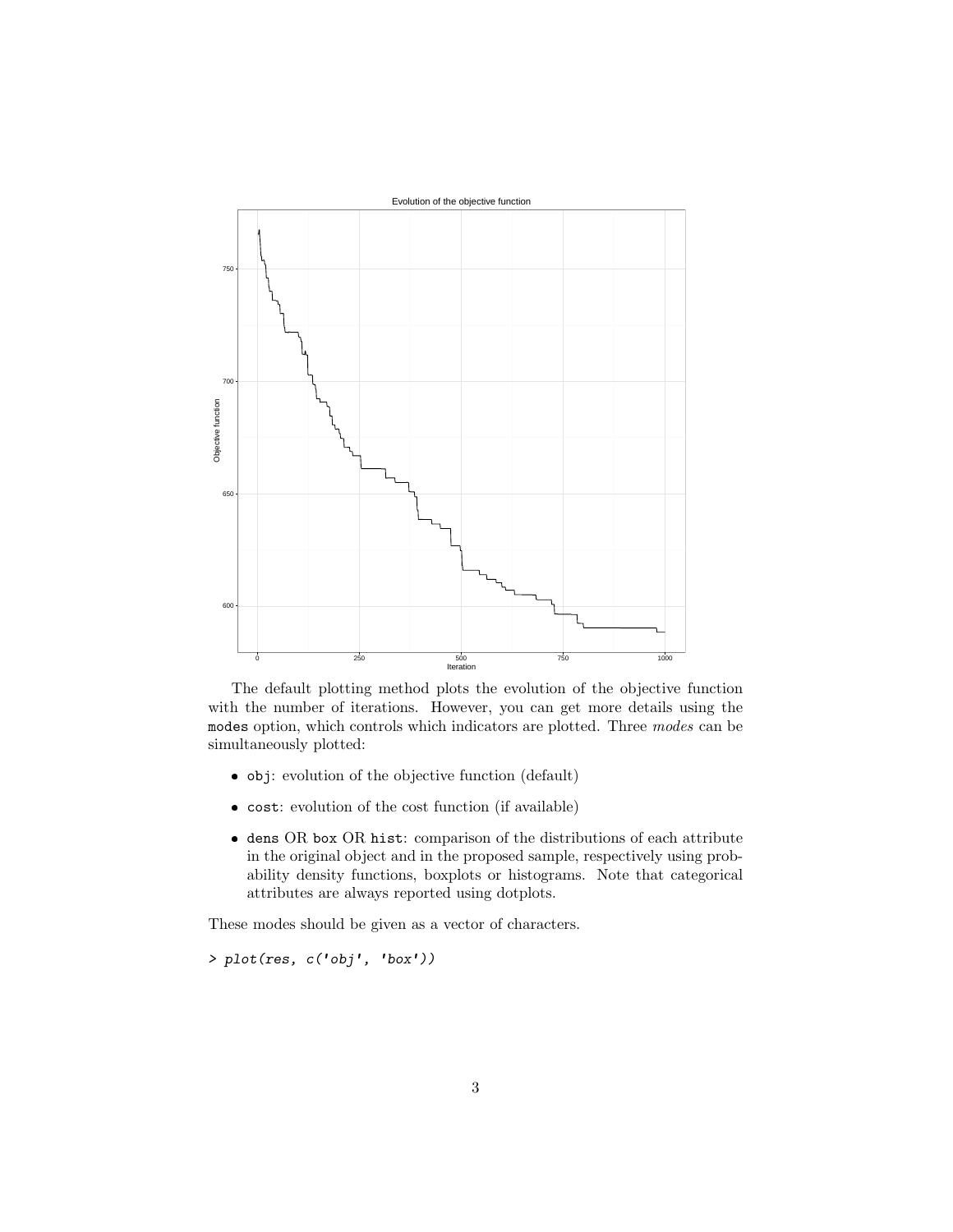

 $>$  res\_cost <- clhs(diamonds, size = 100, progress = FALSE, iter = 1000, cost = 'cost', simple > plot(res\_cost, c('obj', 'cost'))



> plot(res\_cost, c('obj', 'cost', 'box'))